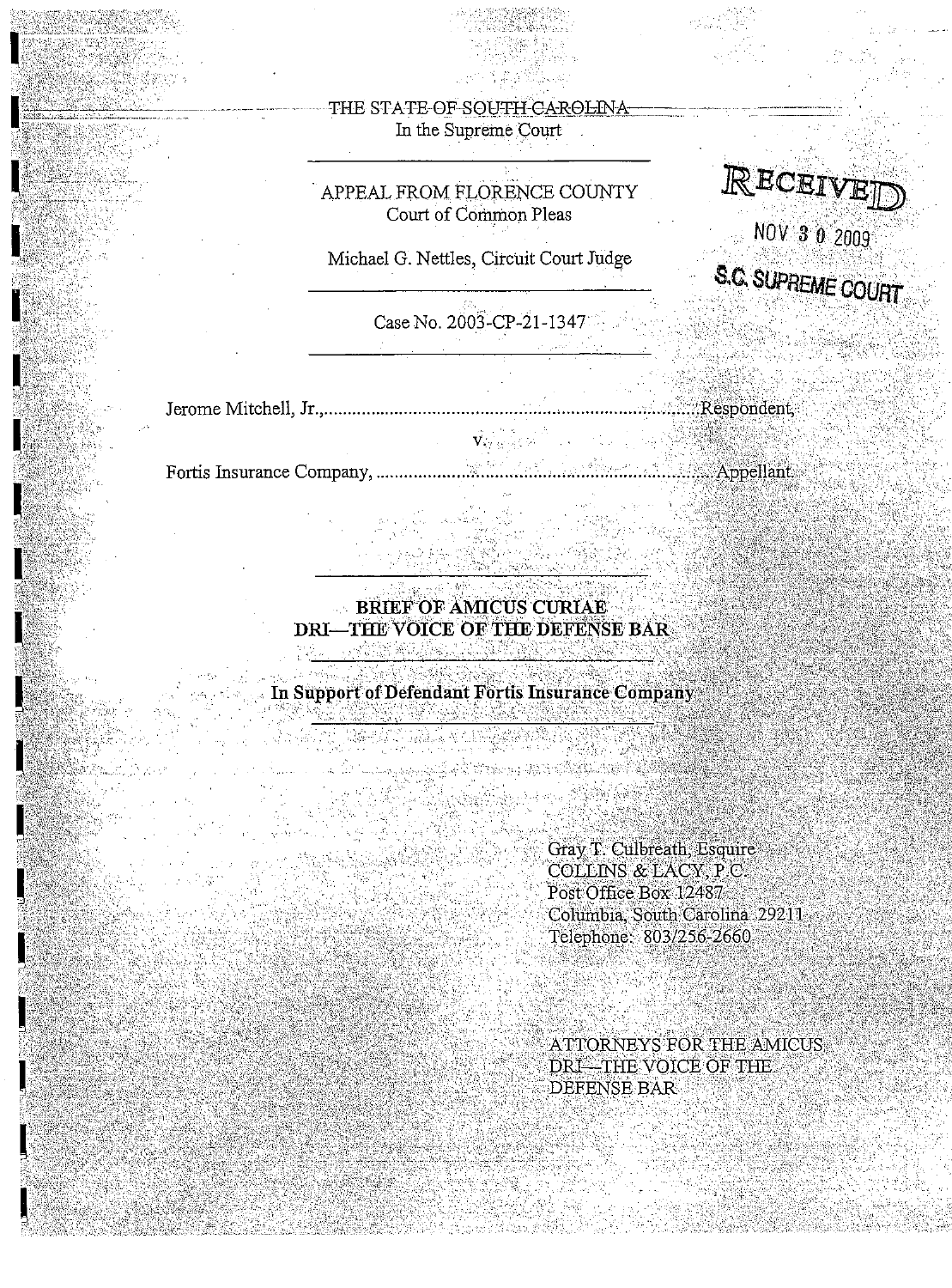# **TABLE OF CONTENTS**

# **Page**

| Rehearing Is Warranted Because this Court's Opinion Was Based on a<br>This Court's Opinion relies on a measure of potential harm that<br>A.<br>В.<br>This Court's use of a new damages theory on appeal is unfair to<br>$\mathsf{C}.$<br>The use of new legal theories and new findings of fact on appeal |  |  |  |  |  |  |  |
|-----------------------------------------------------------------------------------------------------------------------------------------------------------------------------------------------------------------------------------------------------------------------------------------------------------|--|--|--|--|--|--|--|
|                                                                                                                                                                                                                                                                                                           |  |  |  |  |  |  |  |
|                                                                                                                                                                                                                                                                                                           |  |  |  |  |  |  |  |
|                                                                                                                                                                                                                                                                                                           |  |  |  |  |  |  |  |
|                                                                                                                                                                                                                                                                                                           |  |  |  |  |  |  |  |
|                                                                                                                                                                                                                                                                                                           |  |  |  |  |  |  |  |
|                                                                                                                                                                                                                                                                                                           |  |  |  |  |  |  |  |
|                                                                                                                                                                                                                                                                                                           |  |  |  |  |  |  |  |
|                                                                                                                                                                                                                                                                                                           |  |  |  |  |  |  |  |
|                                                                                                                                                                                                                                                                                                           |  |  |  |  |  |  |  |

 $\overline{a}$ 

 $\sim$ 

 $\hat{\mathcal{A}}$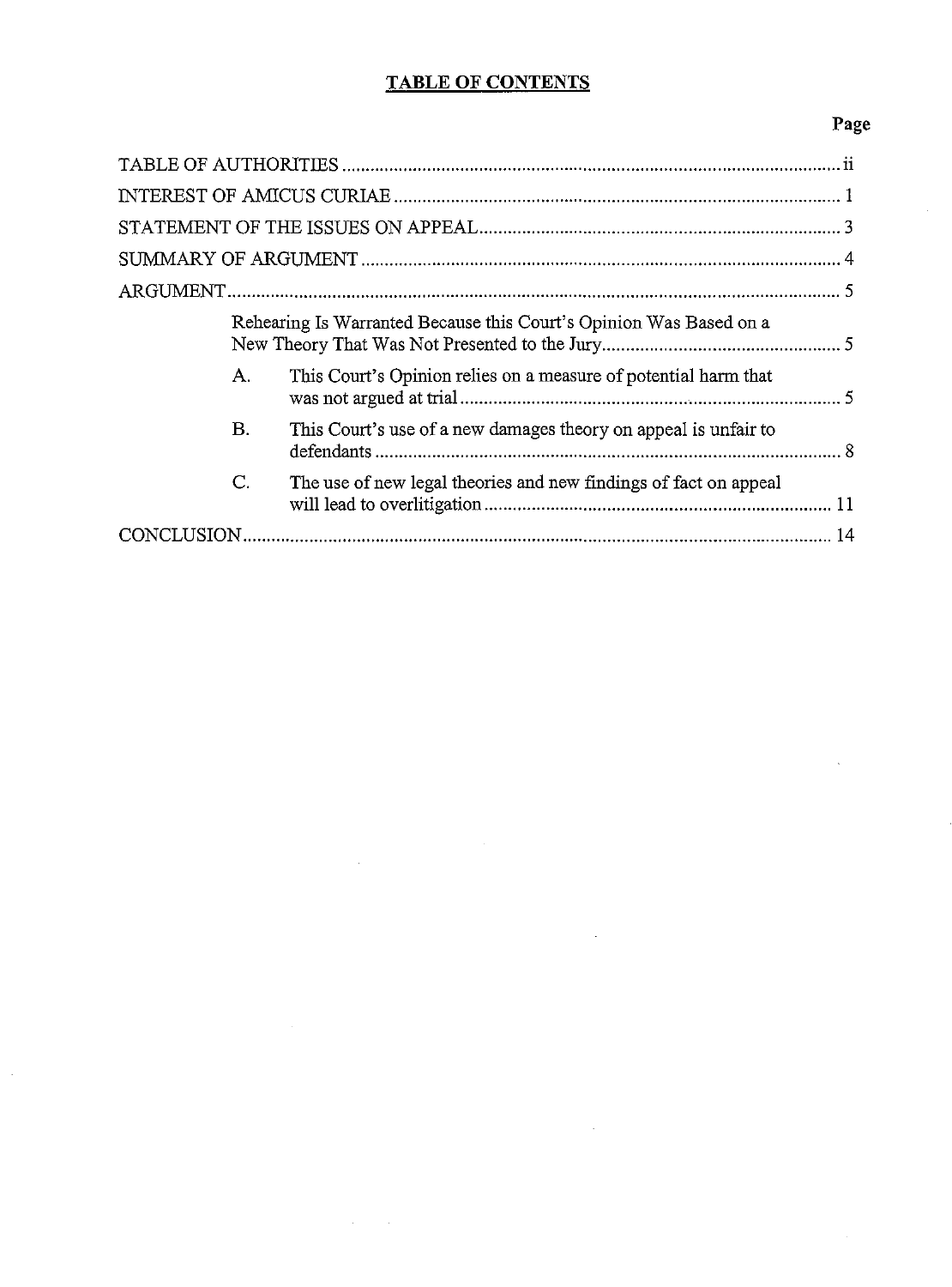## **TABLE OF AUTHORITIES**

# Page

# **CASES**

| Berner v. British Commonwealth Pac. Airlines,                       |  |  |  |  |  |
|---------------------------------------------------------------------|--|--|--|--|--|
| Bostick v. Flex Equip. Co.,                                         |  |  |  |  |  |
| Hill v. USA Truck, Inc.,                                            |  |  |  |  |  |
| Mitchell v. Fortis Ins. Co.,                                        |  |  |  |  |  |
| Parklane Hosiery v. Shore,                                          |  |  |  |  |  |
| Prosise v. Haring,<br>667 F.2d 1133 (4th Cir. 1981),                |  |  |  |  |  |
| Pye v. Aycock,                                                      |  |  |  |  |  |
| State v. Mekler,                                                    |  |  |  |  |  |
| United States v. Smith,                                             |  |  |  |  |  |
| <b>CONSTITUTION</b>                                                 |  |  |  |  |  |
|                                                                     |  |  |  |  |  |
| <b>OTHER AUTHORITIES</b>                                            |  |  |  |  |  |
|                                                                     |  |  |  |  |  |
| Michael L. Stokes, Valuing Contaminated Property in Eminent Domain, |  |  |  |  |  |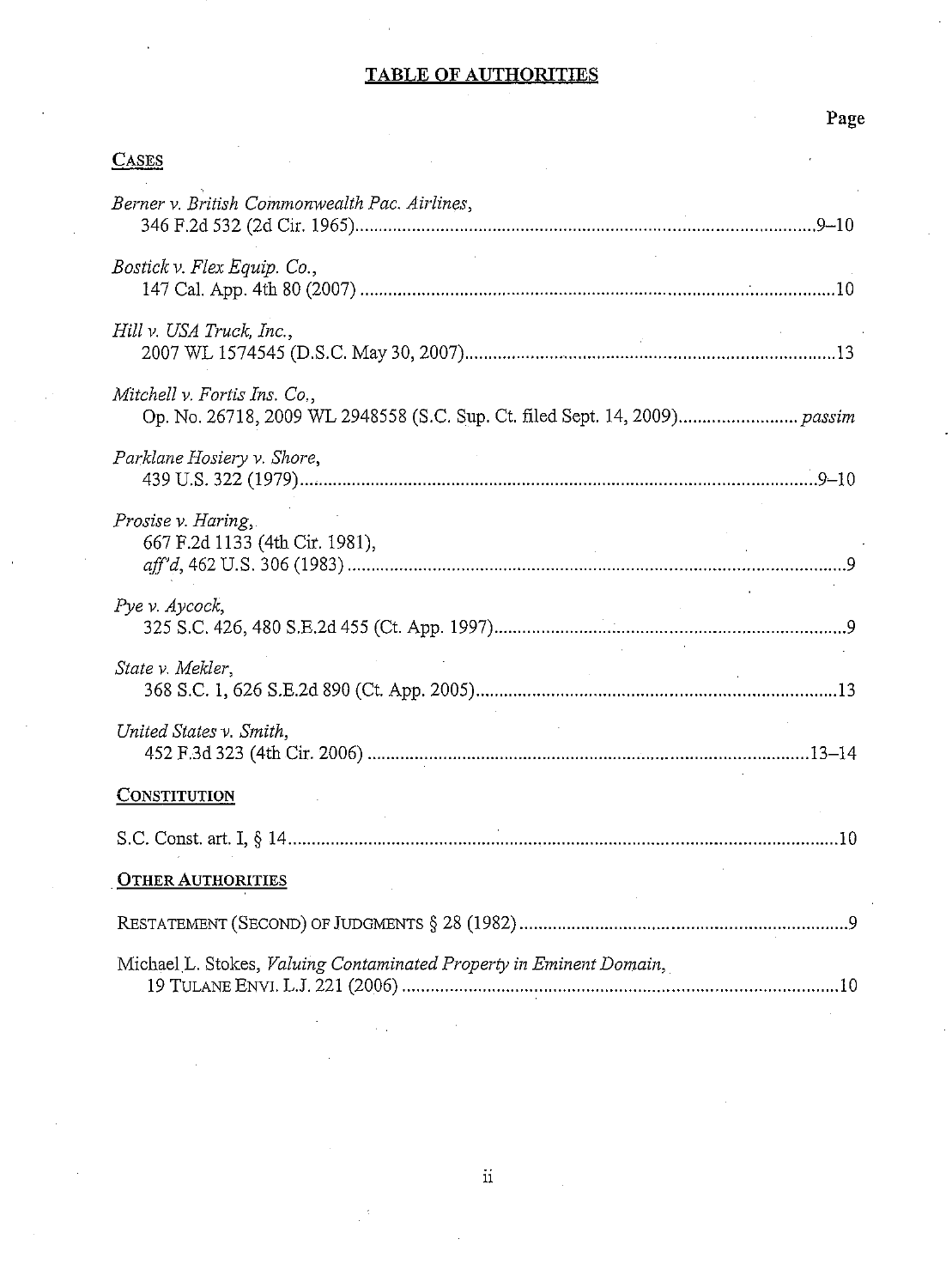#### **INTEREST OF AMICUS CURIAE**

DRI-The Voice of the Defense Bar (DRI) is the national "voice of the defense bar." It is a 22,SOO-member national association of defense attomeys who represent insureds, insurance carriers, and corporations in the defense of civil litigation. Committed to enhancing the skills, effectiveness and professionalism of defense attomeys, DRI seeks to address issues germane to defense attomeys in the civil justice system, to promote appreciation of the role of the defense lawyer, and to improve the civil justice system. DRI has long been a voice in the ongoing effort to make the civil justice system more fair and efficient. It serves as a counterpoint to the plaintiffs' bar and seeks to balance the justice system nationwide.

DRI participates as amicus curiae in cases that raise issues of vital concem to its membership. This is such a case. Unless this Court revisits its decision in the present case which involves one of the largest punitive awards ever permitted in the courts of this State-DRI's members and their clients will be forced to defend punitive damages cases on an uneven playing field. Plaintiffs seeking punitive damages will be free to seed the record with seemingly unimportant evidence, make minimal or no reliance on it at trial, but then invoke it post-trial in an effort to support a large punitive award that may have been based on entirely different considerations. If such evidence can be used by reviewing courts to support a large punitive exaction, then defendants and their counsel will be forced to devote precious trial time to refuting every piece of evidence that even conceivably might be invoked post-trial, no matter how tangential such evidence may seem at the time. As a practical matter, that may try the jury's (and trial court's) patience. It also may be impossible to do if the court has placed time limits on the trial, as it may take hours to demonstrate the invalidity of a single factual assertion made by a plaintiffs expert wituess. Because these concems may not have been apparent to this Court at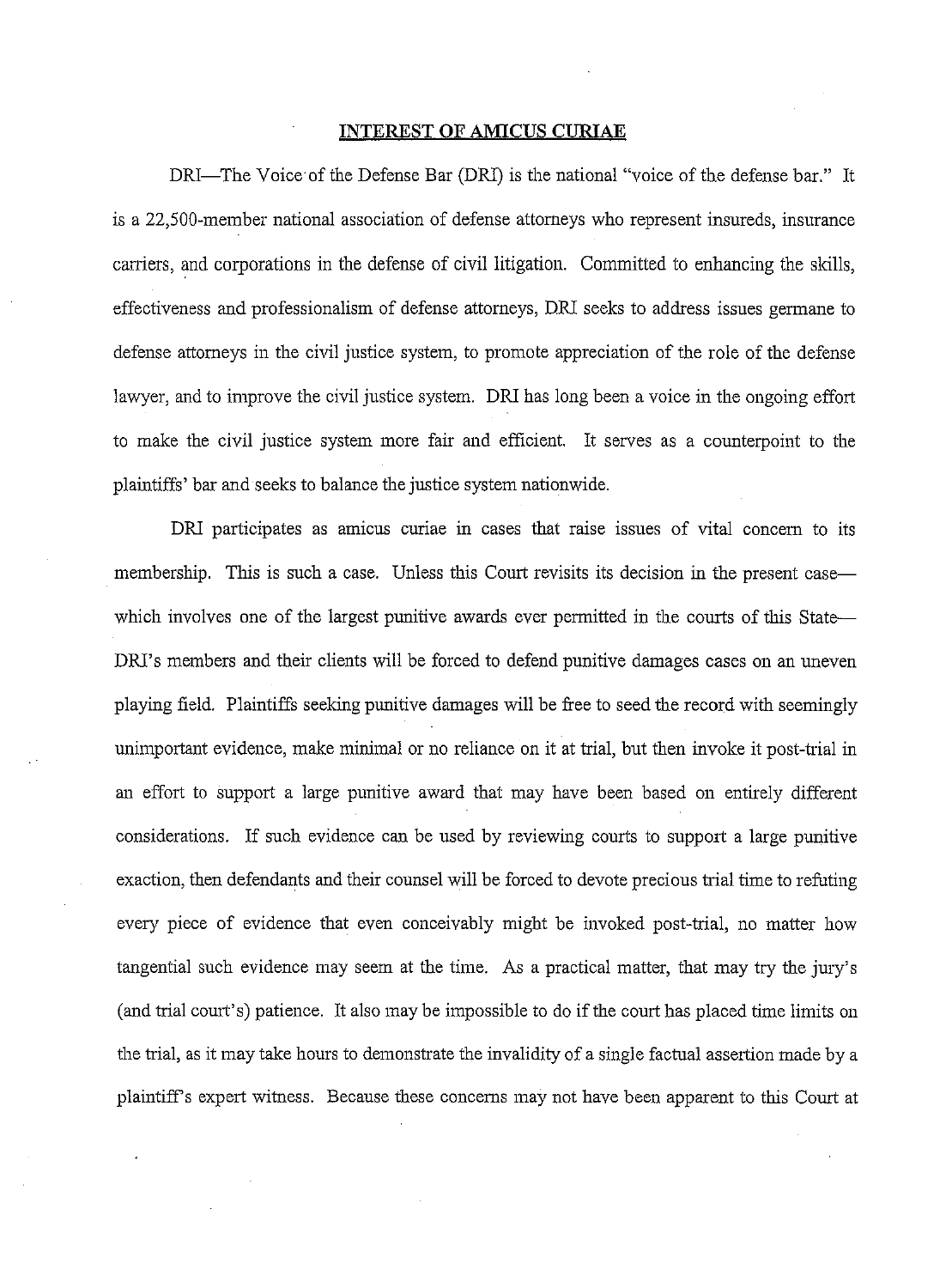the time it rendered its initial decision, DRI submits that the views it expresses in this brief may be of assistance to the Court in resolving Fortis's rehearing petition.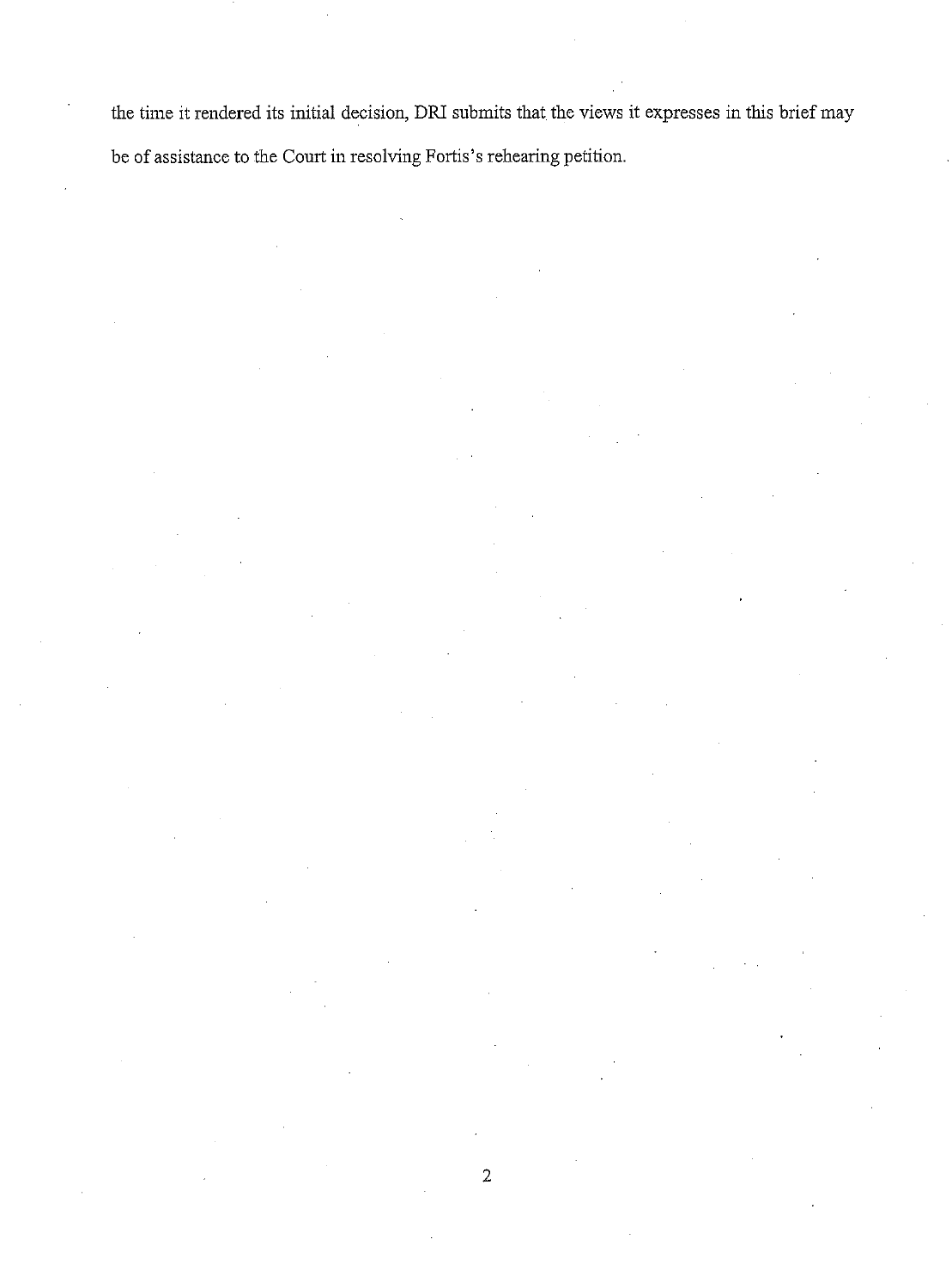#### **STATEMENT OF THE ISSUES ON APPEAL**

Although DRI agrees with Fortis that the Court's treatment of the three *BMW* guideposts warrants reconsideration, DRI limits itself in this amicus brief to explaining why the Court should reconsider its conclusion that the testimony that Plaintiff's medical expenses would amount to \$1,081,189.40 assuming that he were to live to age 77 (the average life expectancy for a healthy male his age) supports a punitive award of \$10 million.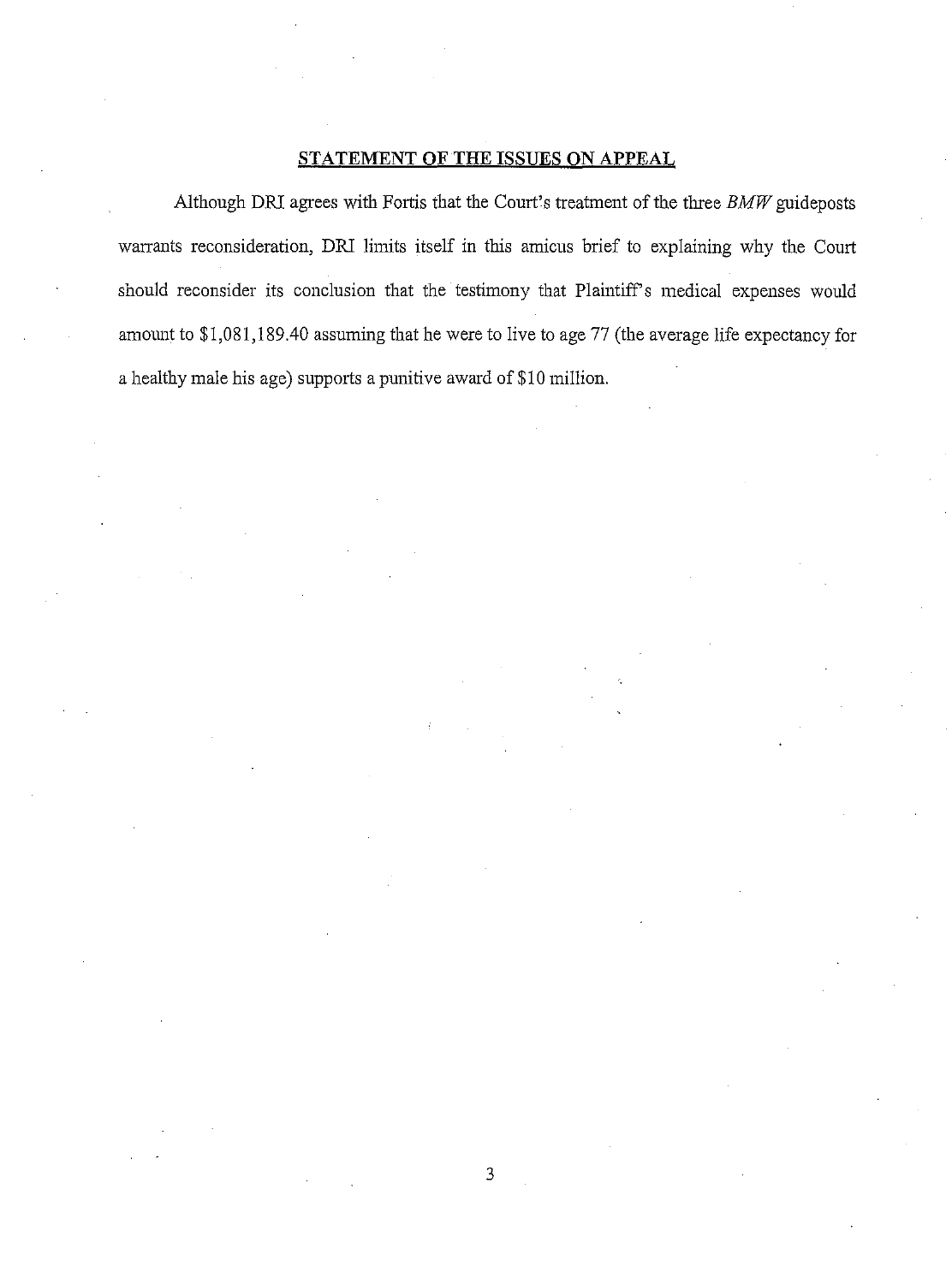#### **SUMMARY OF ARGUMENT**

This amicus briefseeks to explain the practical and fairness problems associated with the 'Court's use of Plaintiffs evidence that the present value of future costs to Fortis under his insurance policy was \$1,081,189,40 (the "\$1 million figure") to support its conclusion that a \$10 million punitive award is not disproportionate to the "potential harm" to Plaintiff. Plaintiff's counsel stated clearly that this evidence was relevant to show that Fortis had a financial motive for rescinding the policy and that Plaintiffwas *not* asking the jury to award damages on the basis of that figure. Plaintiff acquiesced in a jury instruction that stated that punitive damages must bear a reasonable relationship to the "harm caused" to the Plaintiff, and he never asked the jury to inflate the punitive award based on hypothetical damages that *could have* been, but were not, caused by the rescission. To the contrary, he expressly encouraged the jury to base the amount of punitive damages on a percentage of Defendant's surplus.

When the jury evidently accepted that suggestion and came back with a \$15 million punitive award-100 times the compensatory damages on the tort claim-Plaintiff changed course. Realizing that his actual harm was insufficient to support the huge award, he argued, for the first time, that the award could have been based on a potential harm theory that the jury never had the opportunity to consider. He presented the trial court with two potential measures of potential harm-the policy's lifetime benefit cap, and potential damages for wrongful death. Then on appeal, he advanced, and this Court adopted, yet another measure—the alleged \$1 million in medical expenses that Plaintiff allegedly would incur in the event he lives to age 77.

It is unfair to defendants to uphold a punitive damages award on the basis of evidence that was not invoked for that purpose at trial and that the defendant therefore had no reason to waste valuable trial time (and juror patience) contesting. The \$1 million figure was offered at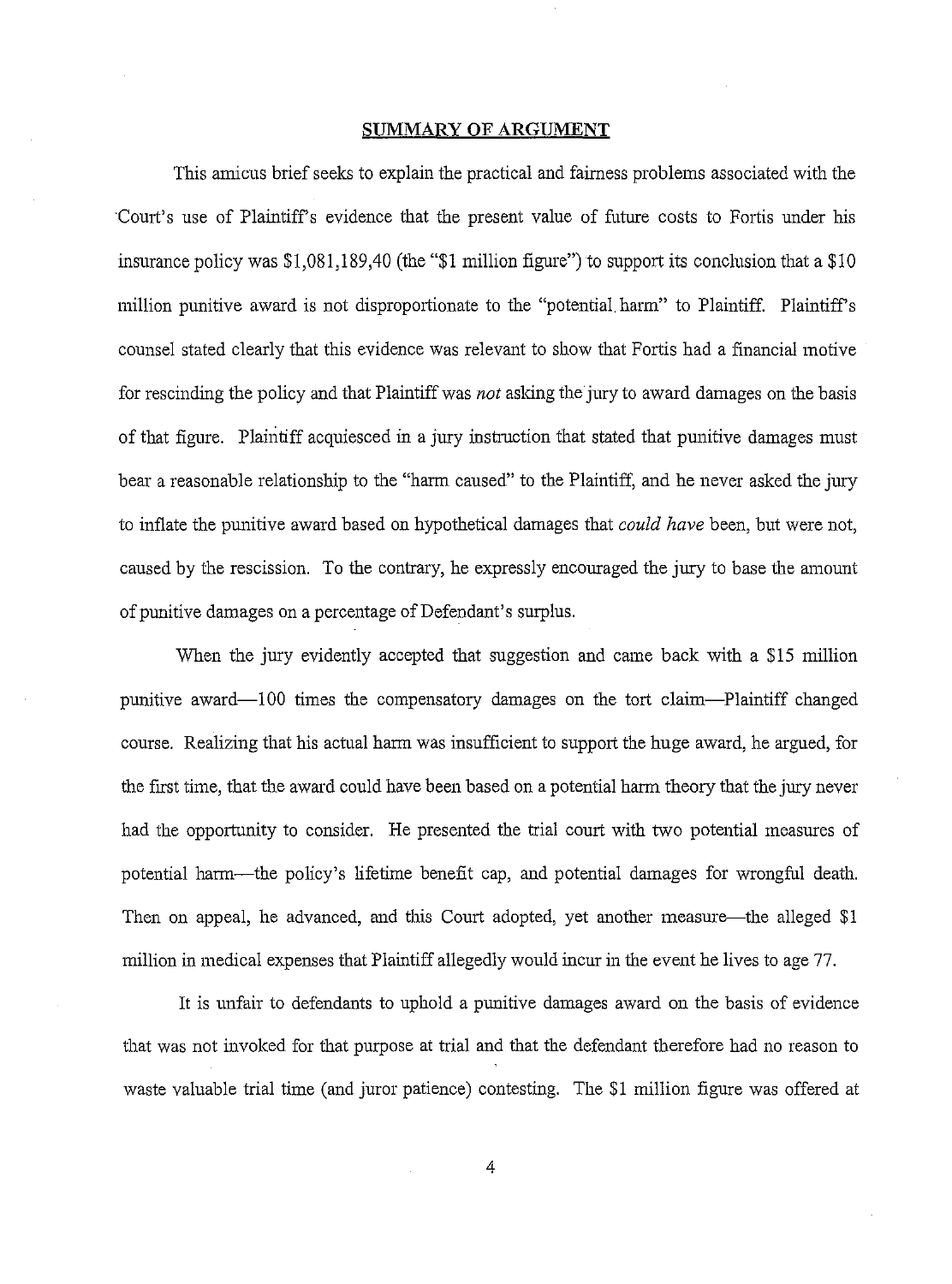trial for the sole purpose of proving that Fortis had a motive to rescind the policy. It was only on appeal, when this Court converted that figure into a measure of potential harm and then multiplied it more than 9 times, that the precise amount became significant—indeed, became far more significant than all other damages evidence.

In addition to being unfair to defendants in punitive damages cases, the Court's decision will have far-reaching and undesirable effects on litigation tactics. Because Plaintiff's bait-andswitch worked so well here, future plaintiffs are sure to seek to slip into the record all manner of evidence that might be invoked post-verdict to support a large punitive award, while defendants will be forced to defuse each piece of evidence introduced because they will have no assurance that the basis for punitive damages urged at the trial will be the same one used post-trial to support the verdict. Either trials will be greatly lengthened or defendants will be placed at the tactical disadvantage of having inadequate time to refute each item of evidence put into the record by the plaintiffs. In short, the consequences of the decision at issue are grave both for defendants and for the judicial system.

#### ARGUMENT

## Rehearing Is Warranted Because This Court's Opinion Was Based On A New Theory That Was Not Presented To The Jury.

## A. This Court's Opinion relies on a measure of potential harm that was not argued at trial.

This Court's September 14 Opinion affirmed the punitive award, as reduced, based entirely on a theory of "potential harm" that was neither litigated at trial nor presented to the jury. Op. No. 26718, 2009 WL 2948558 (S.C. Sup. Ct. filed Sept. 14,2009) ("Op."). The Court rejected the jury verdict, "find[ing] that a 13.9 to 1 ratio, in this particular case, exceeds due process limits." Op. at \*10. It then observed that punitive awards between 2.54 to 28 times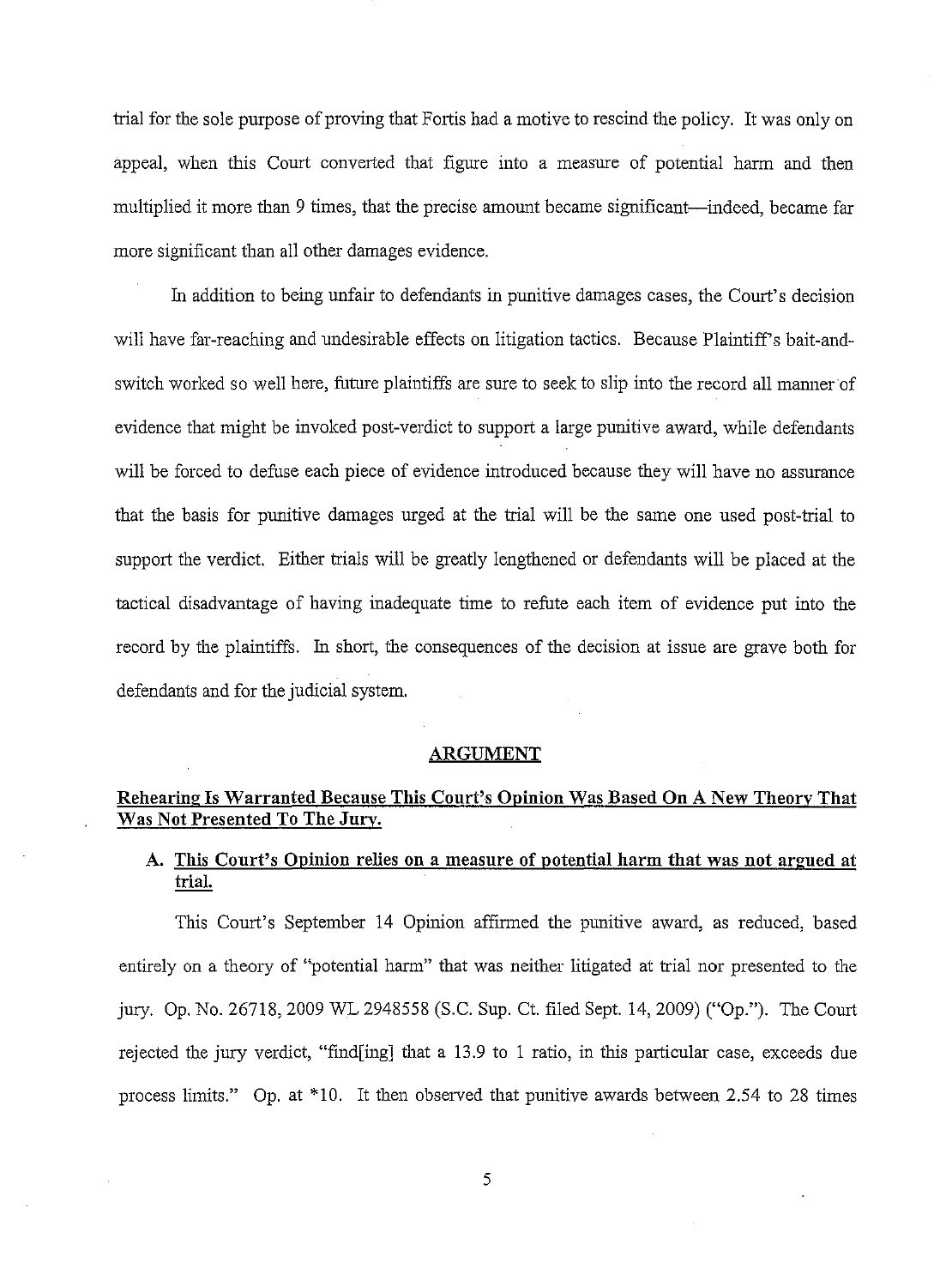*compensatory damages* have been upheld "in cases involving particularly egregious conduct." *Id.* at \*11. The Court went on, however, to reduce the punitive award in this case to \$10 million, or 66.7 times the \$150,000 compensatory award.

The Court reasoned that, though disproportionate to the compensatory damages, a \$10 million punitive award is reasonably proportionate to the \$1 million in future medical expenses that Plaintiffs expert testified he would incur if he were to live to age 77, which the Court equated with Plaintiffs "potential harm" from the rescission. But Plaintiff never sought to use the evidence about future medical expenses for this purpose at trial; the jury was not instructed to consider "potential harm" at all and instead was told that punitive damages must bear a reasonable relationship to the actual injury; and the verdict form supplies no indication that the jury did base its verdict on this measure of "potential harm" or any other. Indeed, it is absolutely clear that the jury did *not* base its punitive award on the \$1 million figure. At trial, Plaintiff presented several methods for calculating punitive damages, all of which were based on Fortis's financial condition. Plaintiff argued for a punitive award based on percentages of Fortis's investment income over various periods of time (R. p. 1536, line 15-p. 1537, line 11)), and as a percentage of its capital surplus. R. p. 1537, lines 12-25. The jury's \$15 million award was within rounding distance of one of those figures—"Five (5%) per cent of the capital surplus would be fourteen million eight hundred eighteen thousand two hundred (14,818,200)." R. p. 1537, lines 20-21.

By contrast, the \$1 million figure that the Court relied on as its measure of potential harm was offered for the sole purpose of proving that Fortis had a financial incentive to rescind Plaintiff's policy. Plaintiff's counsel made that clear in his closing argument: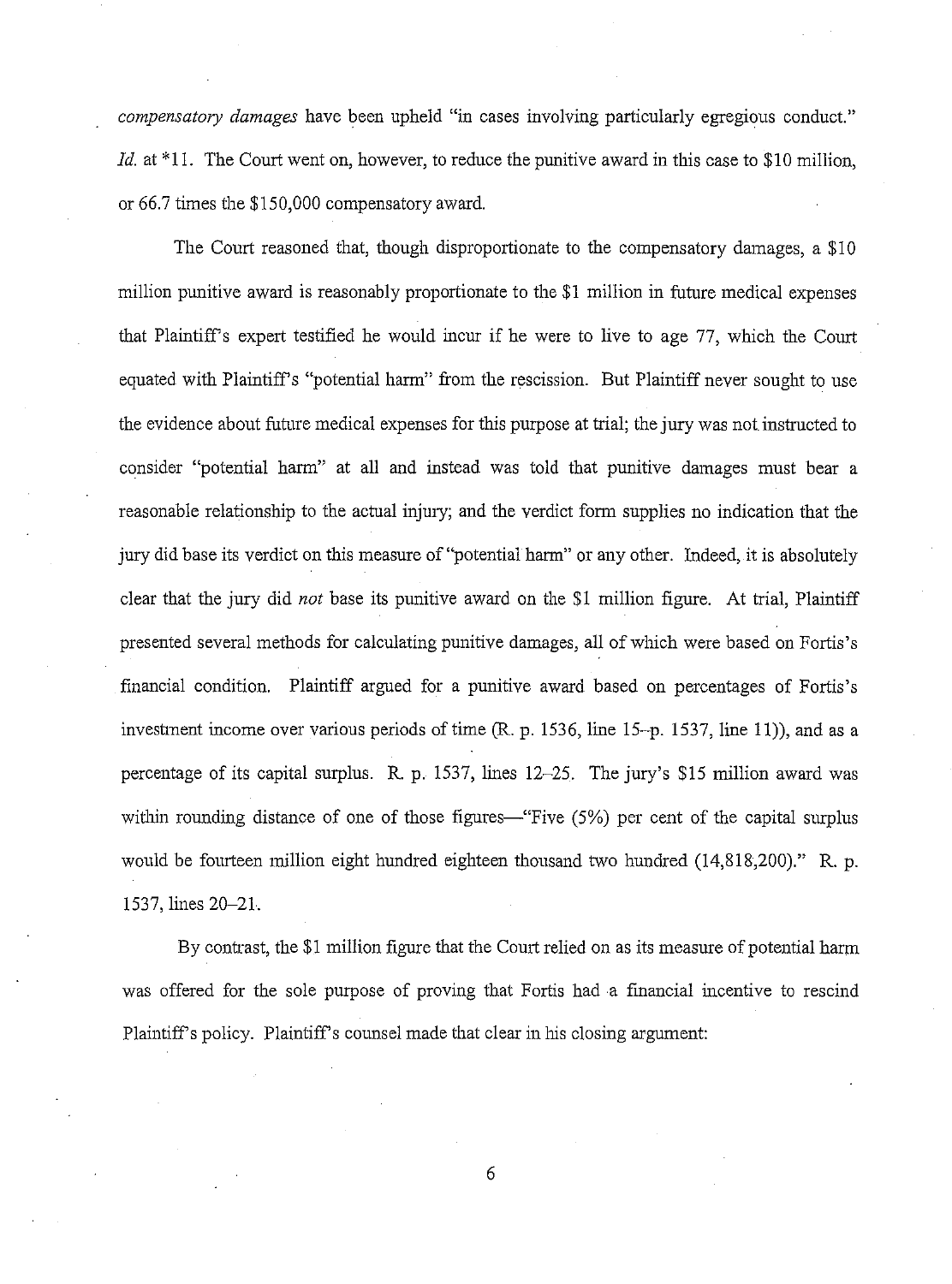And when dis- -- deciding whether Fortis acted willfully in reckless disregard, one of the things that you can also consider, besides all those reasons, is whether Fortis had a*financial'incentive* to act the way they did.

Linda Westman provided you her estimation of the costs, the minimum costs, facing Fortis Insurance Company if they can -- they kept Jerome in their books.

\* \* \* If Fortis's health care management team had done numbers, the minimum care costs they were looking at would have been in this range. *That's their financial incentive.* 

\* \* \* [Adding in other costs, g]ives you a total of one million eight-one thousand and one hundred and eighty-nine dollars and forty *(\$1,081,189.40)* cents, the treatment and costs that were facing Fortis Insurance Company at the time that they decided to rescind Jerome's policy.

R. p. 1532, line 8-p. 1533, line 21 (emphasis added).

In fact, Plaintiff's counsel was careful to explain that the \$1 million figure was relevant

*only* to show motive and was *not* part of Plaintiff's claim for damages:

Now, *are* we *saying that you should give Jerome a million* (\$1,000,000.00) dollars because that's what those numbers add up to? *No.* The importance of those numbers is to show you that, if Fortis sat down when they got these records and ... [i]f they had thought to themselves, "How much is Jerome Mitchell, Jr., gonna cost us? You know, he might be in a wreck; he might get other diseases; he might cost us a bunch for things that have nothing to do with H.LV. But H.LY. alone, if he gets good care and never gets AIDS, alone, it's going to be over a million (\$1,000,000.00) dollars present value in claims that we have to deal with."

*That motive to save money is a big part ofthis case,* and His Honor will tell you you're entitled to consider that.

R. 1573, lines 3–19 (emphasis added). Indeed, this Court affirmed the introduction of that evidence on precisely that basis, explaining: "This evidence is probative of Fortis's fmancial motive to rescind Mitchell's policy, and we find it is relevant to Mitchell's allegations of bad faith." Gp. at \*12.

Even after the jury verdict, when it became clear that Plaintiff could not rely on actual harm to justify the huge punitive award, Plaintiff still did not advance the theory on which this Court's decision is based. Rather, Plaintiff argued that "the act of potential hann to Jerome from rescission of that policy is the six-million-dollar-lifetime cap" (R. p. 2444, lines 22-23; *see also*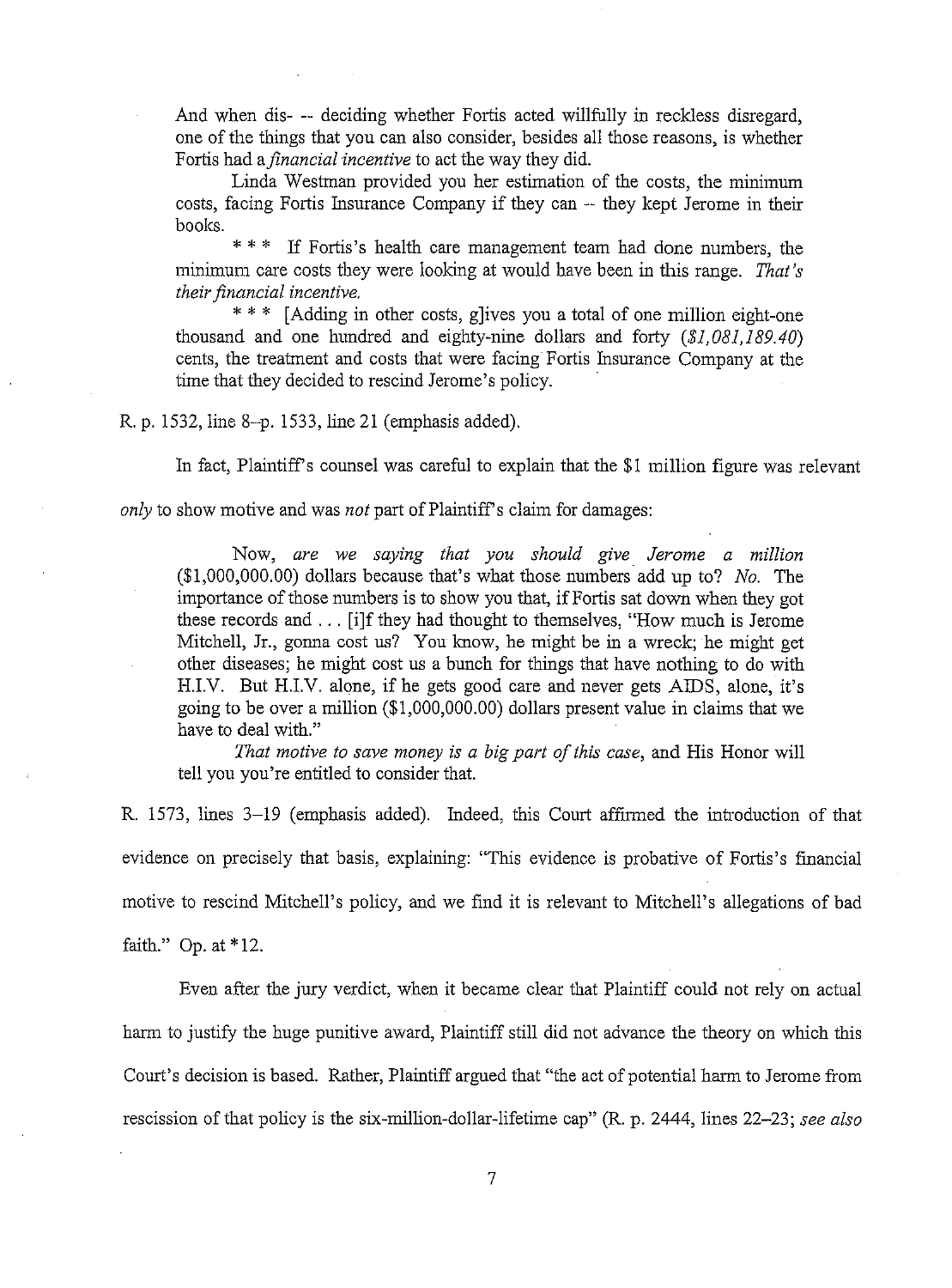R. p. 2445, lines 8-10)—a theory that this Court rejected as "unsupported by the evidence and too speculative" (Op. at  $*9$ )—and that wrongful-death damages would be available if Plaintiff had not received free medical care and had died as a result. R. p. 2445, lines 3-8; *see also* R. p. 2446, lines 9-12). This Court thus correctly found that no theory advanced at trial, and no facts found by the jury, could support a multi-million-dollar punitive award. Having so concluded, however, the Court should have either ordered a new trial or reduced the punitive damages to a modest multiple of the compensatory damages rather than invoking a new theory of "potential harm" to support a large punishment.

## B. This Court's use of a new damages theory on appeal is unfair to defendants.

This Court's reliance on a theory that Plaintiff never disclosed at trial and on which the jury was not instructed sets a precedent that is unfair to defendants, who may be subject to massive judgments based on surprise theories and evidence that they had no reason to dispute at trial. Given Plaintiffs avowed purpose for introducing the \$1 million figure at trial, Fortis had little reason to dispute its precise amount—there was no question that once Plaintiff's HIV status was disclosed, Fortis was likely to lose money on his policy. Indeed, any effort on Fortis's part to demonstrate the flaws in the \$1 million figure might have appeared to the jurors to be a petty waste of their time. This evidence took on a qualitatively different character, however, when, for the first time on appeal, this Court not only adopted it as a basis for the punitive award, but multiplied it by 9.2. As a result of that unanticipated use of the evidence, the \$1 million figure went from being relatively unimportant evidence bearing on motive to the sole basis for more than 98% of the total award.<sup>1</sup>

The \$36,000 award for breach of contract represented 0.35% of the total, and the \$150,000 compensatory award on the bad faith claim comprised another 1.47%.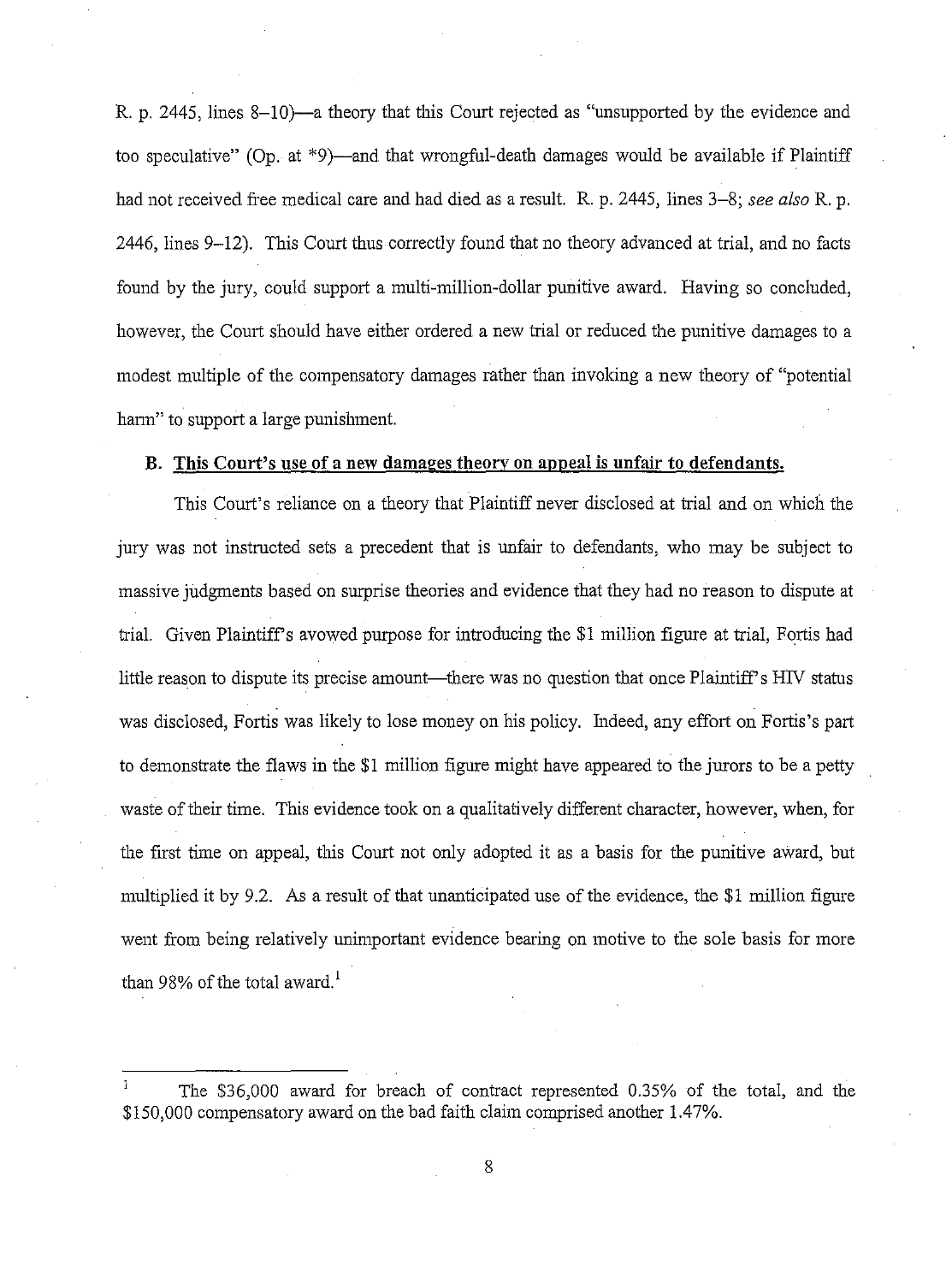The situation here is very similar to one in which a party seeks to collaterally estop its adversary based on an issue that the adversary had no incentive to litigate in the prior case. As the Fourth Circuit has explained, "[w]hatever the differences among courts and commentators as to the 'actually litigated' requirement for issue preclusion, there has been general agreement-to the point of convention-that among the most critical guarantees of fairness in applying collateral estoppel is the guarantee that the party sought to be estopped had not only a full and fair opportunity but *an adequate incentive to litigate 'to the hilt' the issues in question." Prosise v. Haring,* 667 F.2d 1133,1141 (4th Cir. 1981), *aff'd,* 462 U.S. 306 (1983). Likewise, the South Carolina Court of Appeals has adopted Section 28 of the Restatement (Second) of Judgments, which states that collateral estoppel is inappropriate if "the party sought to be precluded ... did not have an adequate opportunity *or incentive* to obtain a full and fair adjudication." *Pye v. Aycock,* 325 S.C. 426, 438, 480 S.E.2d 455, 461 (Ct. App. 1997) (quoting RESTATEMENT) (emphasis added).

Under that standard, a party cannot be bound by a determination on an issue that it did not have adequate financial incentive to litigate. The U.S. Supreme Court stated in its seminal collateral estoppel case that "[i]f a defendant in the first action is sued for small or nominal damages, he may have little incentive to defend vigorously," and that binding a defendant to issues decided when little was at stake "may be unfair to a defendant." *Parldane Hosiery v. Shore,* 439 U.S. 322, 330 (1979). In support of that observation, the Court cited *Berner v. British Commonwealth Pacific Airlines,* 346 F.2d 532 (2d Cir. 1965), in which "application of offensive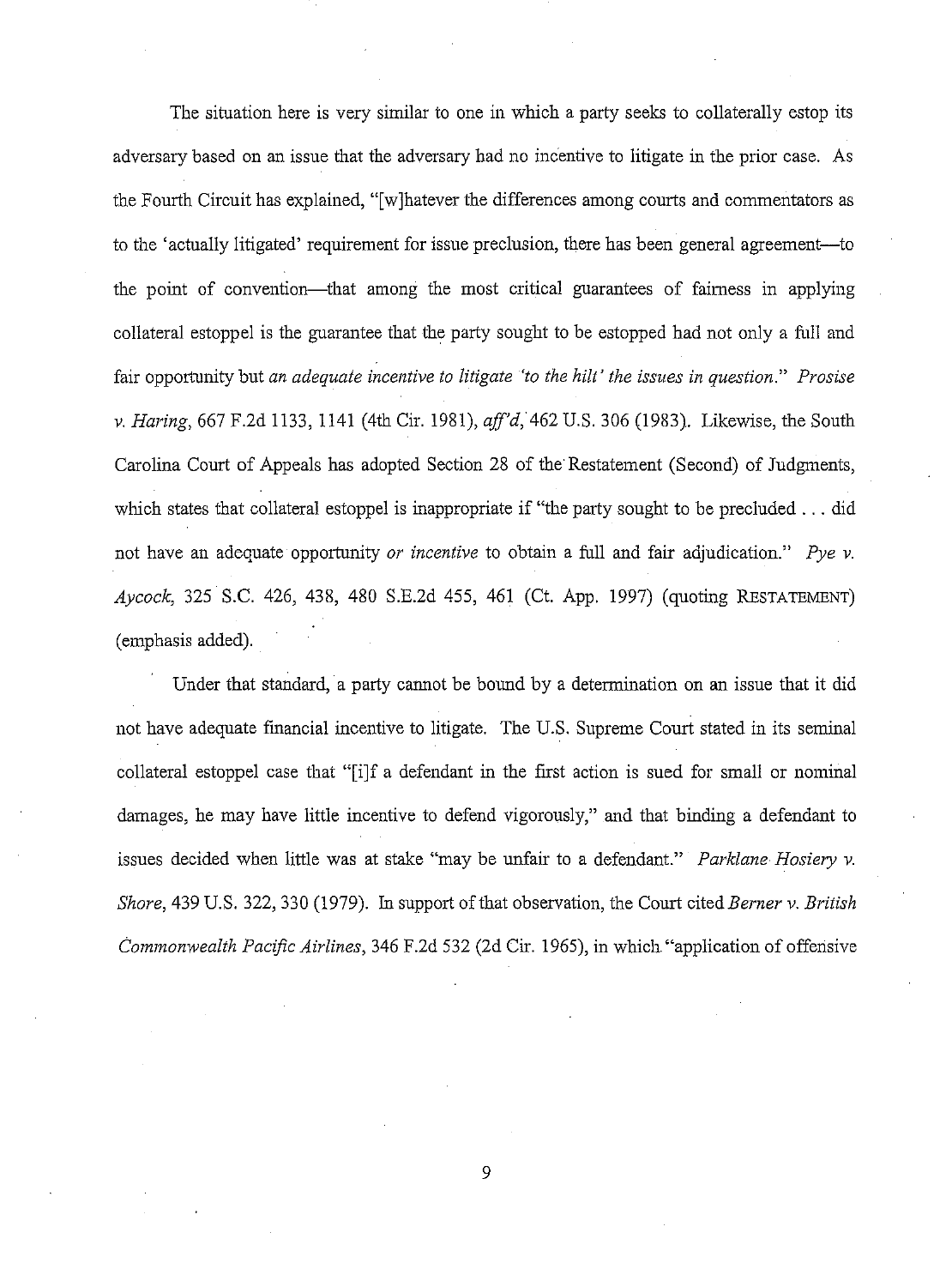collateral estoppel [was] denied.where defendant did not appeal an adverse judgment awarding damages of \$35,000 and defendant was later sued for over \$7 million." 439 U.S. at 330.<sup>2</sup>

Just as it is unfair, and violates due process, to collaterally estop a party on the basis of a finding made in another proceeding that the party had inadequate incentive to contest, so too is it unfair and a violation of due process for a reviewing conrt to uphold a large punitive award on the basis of evidence that, because of the way the plaintiff tried the case, the defendant had no incentive to dispute.

In supplying a rationale for the punitive damages that the Plaintiff did not urge at trial and the jury did not employ, this Court also inadvertently infringed Fortis's right to jury trial under Article I, Section 14 of the South Carolina Constitution. If, for example, a jury were to find for a plaintiff on two tort causes of action, but impose punitive damages only with respect to one of them, and a reviewing court then were to fmd that the cause of action for which punitive damages were imposed was unsustainable, there can be no question that the jury-trial right would preclude the court from holding that the punitive damages could be upheld based on the other cause of action. The point is no different when there is one cause of action, but several potential grounds for setting punitive damages. If, as here, the ground on which the jury evidently based its award—the defendant's wealth—is invalid, it violates the jury-trial right for a reviewing court to supply an altemative basis after the fact, especially when that altemative basis was never argued to jury and, indeed, was affirmatively precluded by the jury instructions.

<sup>2</sup> *See also, e.g., Bostick v. Flex Equip. Co.,* 147 Cal. App. 4th 80, 98 (2007) (refusing to bind patty that "had no meaningful incentive for purposes of the action on the complaint to adjudicate the issue"); Michael L. Stokes, *Valuing Contaminated Property in Eminent Domain,* 19 TULANE ENVL LJ. 221, 244 (2006) ("because the condemnation trial is narrowly focused on the issue of valuation, the landowner would have neither incentive nor opportunity to litigate causation or liability").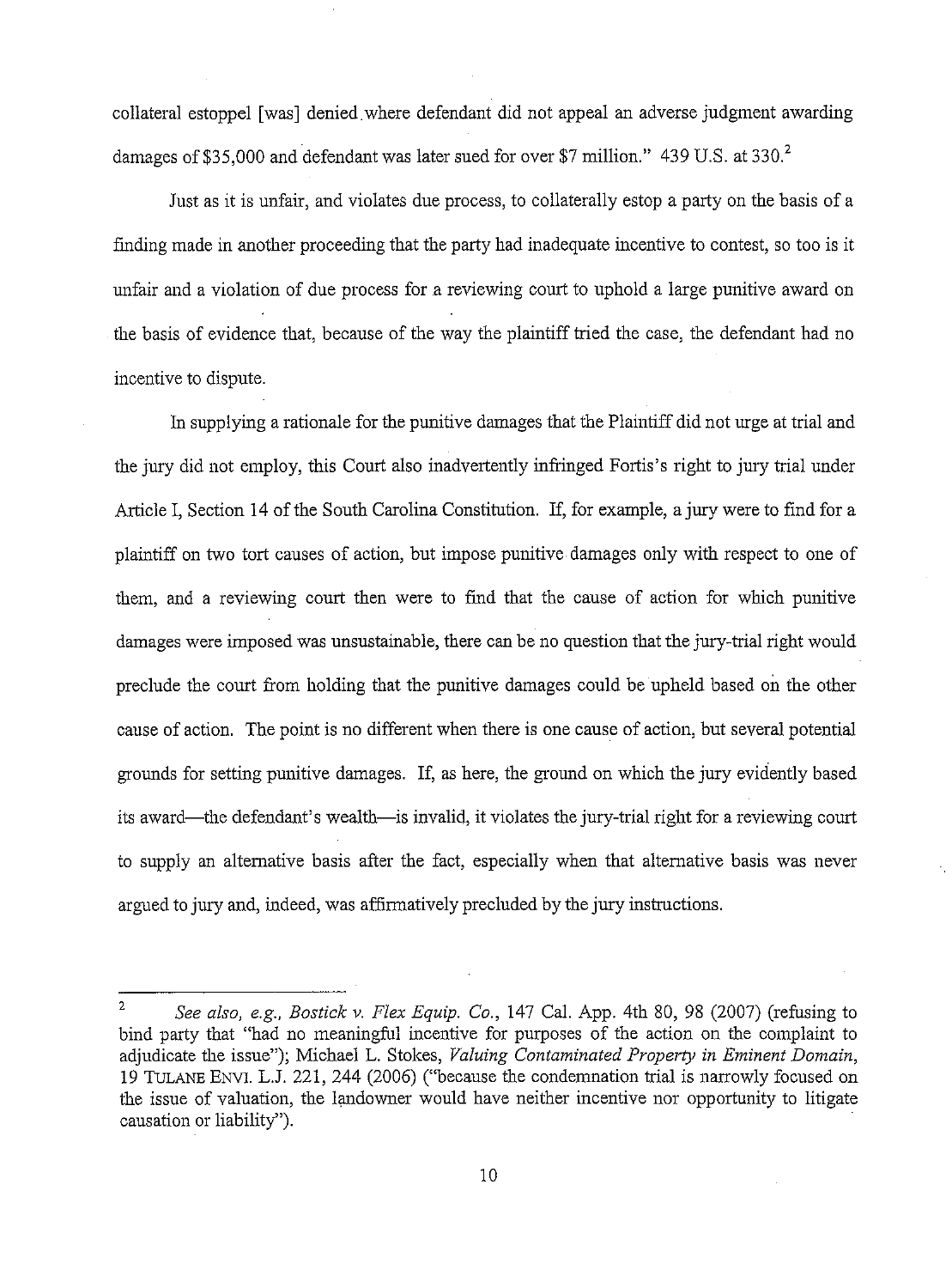# **C. The use of new legal theories and new findings of fact on appeal will lead to overlitigation.**

Transforming the \$1 million figure from a collateral point relevant ouly to liability to the central justification for almost the entire judgment not only was violative of due process and the jury-trial right, but also sets a precedent that could substantially affect the way trials are conducted in South Carolina. Plaintiffs may try to build two records—one for the jury and one for the appeal. They will have an incentive to introduce as wide an array of evidence as possible but, simultaneously, to conceal the potential relevance of that evidence from the defense. Having argued one theory to the jury, plaintiffs will have the opportunity to stitch evidence together in a novel manner on appeal, presenting the reviewing court with legal and factual theories that bear little resemblance to what the jury heard and was asked to decide. The incentive for such opportunistic behavior is enhanced when appellate courts are willing to make *de novo* findings of fact.

This scenario is not far-fetched—it is exactly what happened here. As noted above, Plaintiff suggested to the jury an array of methods for calculating punitive damages, all of which were based on figures from Fortis's financial statements. Apparently following Plaintiff's suggestion, the jury awarded \$15 million, approximately five percent of Fortis's capital surplus. Even if we cannot be certain that that was the basis for the jury's excessive award, we do know that the jury did *not* base its award on potential harm. Plaintiff never asked the jury to base punitive damages on his potential harm, much less proposed using the \$1 million figure for that purpose, And, consistent with Plaintiffs approach at trial, the jury never was instructed that potential harm is relevant to punitive damages—to the contrary, it was instructed to "consider the relationship between any punitive damage and the hann' *caused."* R. p. 1606, lines 11-12 (emphasis added). It was only on appeal that Plaintiff argued that the \$1 million figure, which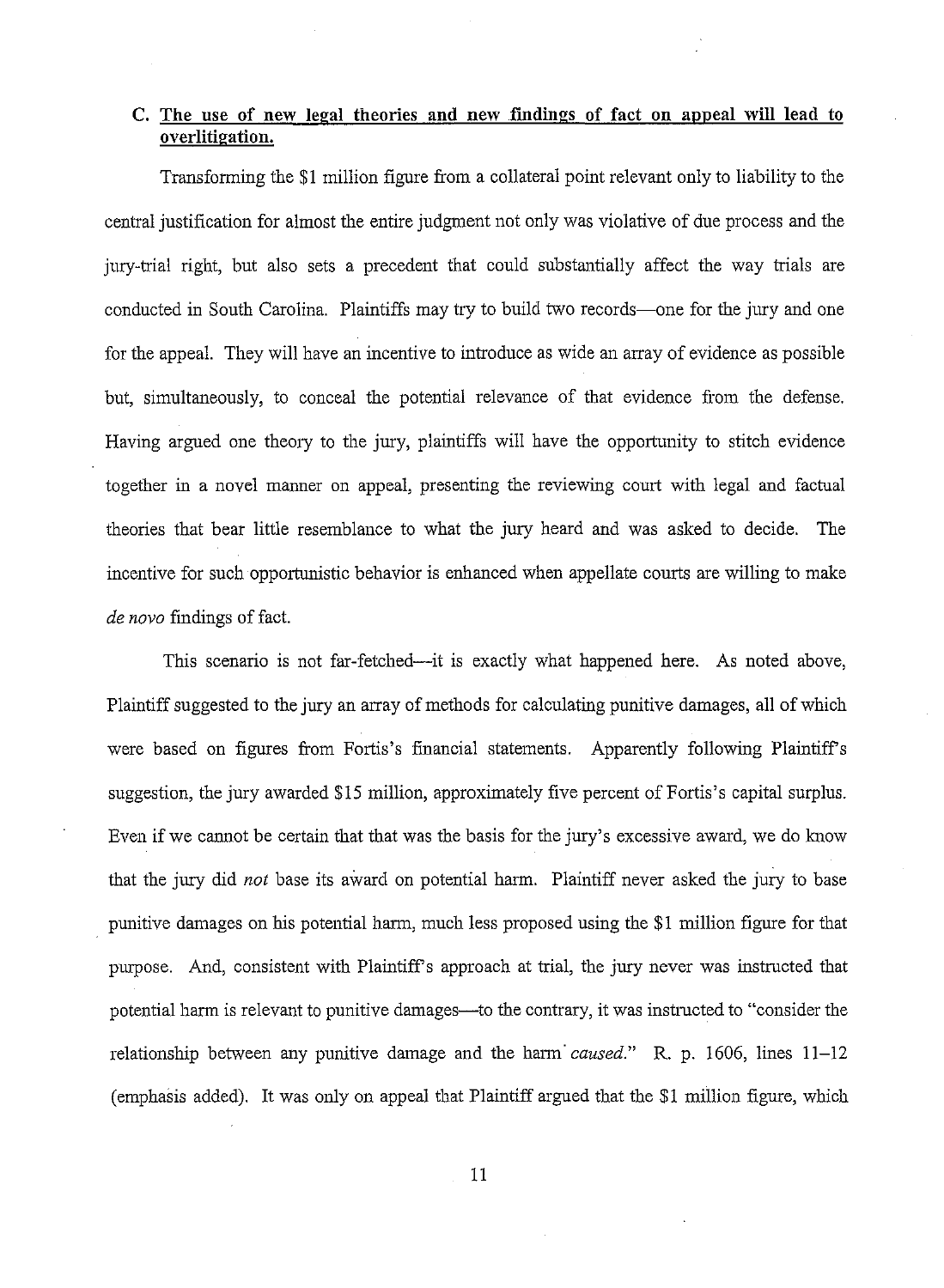came into the record disguised as evidence of Fortis's "financial incentive" to rescind, was actually a potential loss to Plaintiff. Following that change of strategy, this Court found for the first time that "the more appropriate measure of potential harm, supported by the evidence, is the present value of cost for the minimal evaluation and treatment of HIV over Mitchell's lifetime." Gp, at \*9.

The flaws in the \$1 million figure highlight the disadvantages of appellate fact finding based on an incomplete record. As explained in more detail in Fortis's Petition and Reply Brief, the \$1 million figure bears no resemblance to any potential harm to Plaintiff from the rescission, because:

- It is based on an assertion of life expectancy that is entirely unsupported by expert testimony, that the trial court rejected, and that this Court never considered;
- It includes medical costs that manifestly were not covered by the policy;
- It fails to account for insurance premiums, deductibles, and co-payments that Plaintiff manifestly was required to pay and that explained why he was unwilling to invoke his Fortis policy even when it was in force; and
- It includes treatment for conditions that there was no reason to believe Plaintiff would develop.

This Court's ruling also will create incentives for defendants to prolong litigation. A defendant will have to refute not only the inferences actually argued by the plaintiff, but also all conceivable implications of every piece of evidence, lest they leave an opening for a new theory on appeal. Here, Fortis would have had to introduce evidence showing that the estimate of Plaintiff's future medical expenses to the age of 77—invoked by Plaintiff solely to show the alleged motive for rescinding the policy—was not an appropriate measure of potential harm. Had Fortis known that the \$1 million figure would be multiplied more than 9 times to produce a punitive damages figure, it would have disputed the precise amount, using evidence that would have been irrelevant had Plaintiff's evidence been used only to show that Fortis had a financial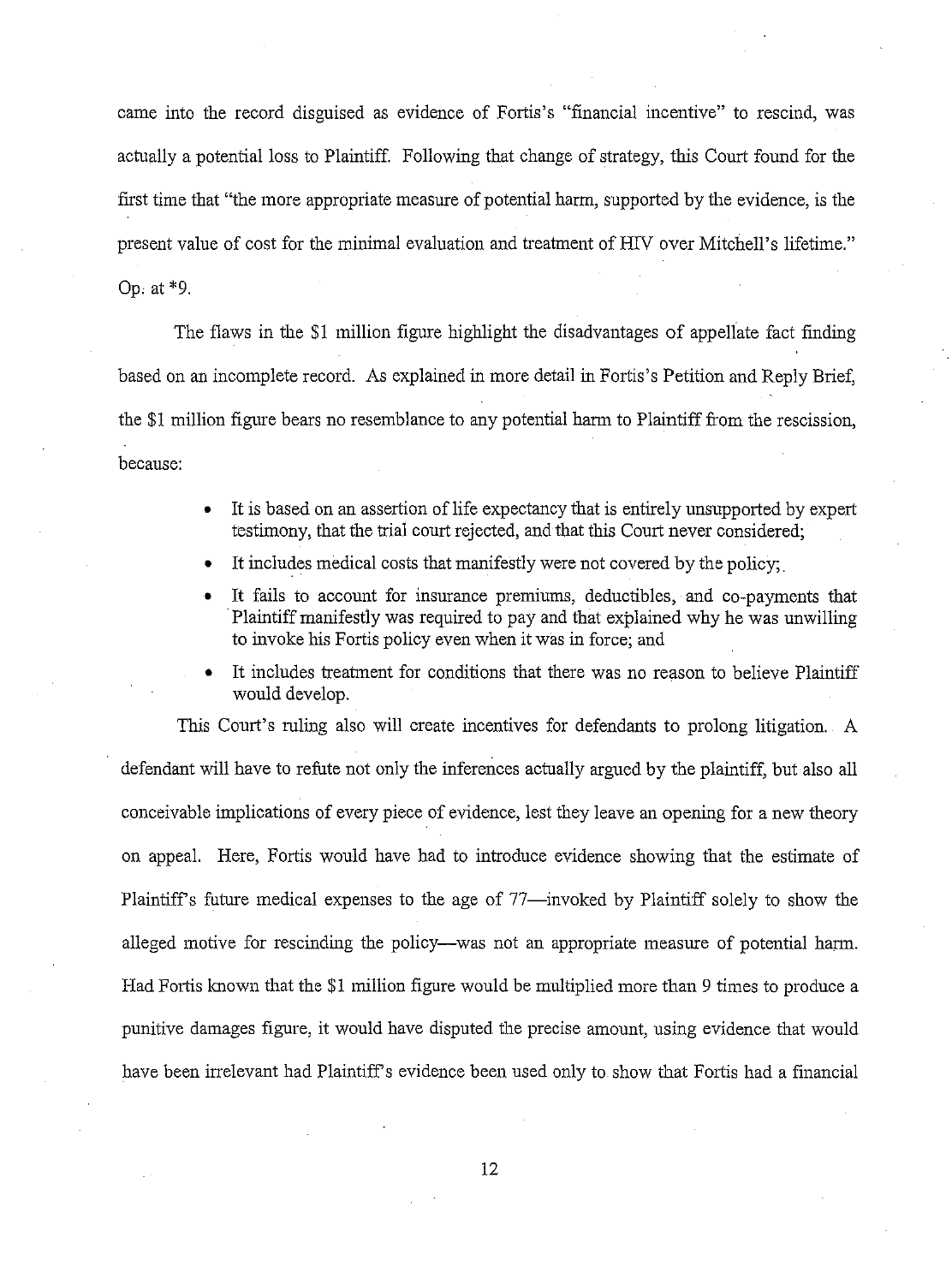incentive to rescind the policy. For example, Fortis might have introduced expert testimony about Plaintiffs life expectancy; the scope of the policy; premiums, deductibles, and copayments, and how those figures would change over the next 60 years; and the types of treatment that Plaintiff might need over that period. Importantly, Fortis did not merely fail to foresee a factual inference that the jury might draw; this Conrt based the punitive award on a *legal theory* that was never argued below and on a finding of fact that the jury was never even *asked* to make. If defendants are unable to rely on the theories and questions that are presented to the jury, they will have no choice but to prolong litigation by disputing collateral or irrelevant issues.

Of course, it is also possible that the trial court would not have allowed Fortis to make a full record on every imaginable theory. South Carolina courts consistently employ Rule of Evidence 403 to limit litigation of collateral issues. *See, e.g., State* v. *Melder,* 368 S.C. 1, 12, 626 S.E.2d 890, 896 (Ct. App. 2005) (affinning exclusion of evidence "because this was a matter collateral to the case in chief' where trial court had found that "it could unduly lengthen the trial"); *Hill* v. *USA Truck, Inc.,* 2007 WL 1574545, at \*10 (D.S.C. May 30, 2007) ("If the Court had allowed the prior accident into evidence, it would also be obligated to allow Defendant's past accidents into evidence out of fairness to the plaintiff. This would result in a series of minitrials that would greatly lengthen the trial and confuse the jury. The jury was asked to decide the facts of *this* accident. Expanding the scope of the trial to all of the parties' past accidents would have been improper under Rule 403."). The Fourth Circuit has warned that

district courts have an affirmative duty to prevent trials from becoming protracted and costly affairs. Indeed, they must manage litigation to "avoid needless consumption of time." Particularly during the course of multi-week trials, witness questioning may skitter off in collateral directions. . .. And even when testimony is limited to relevant areas, they have the further obligation to ensure that the presentation of evidence does not become rambling and repetitious. Judicial resources are not limitless, and drawn-out trials make jury service increasingly incompatible with normal family and employment obligations.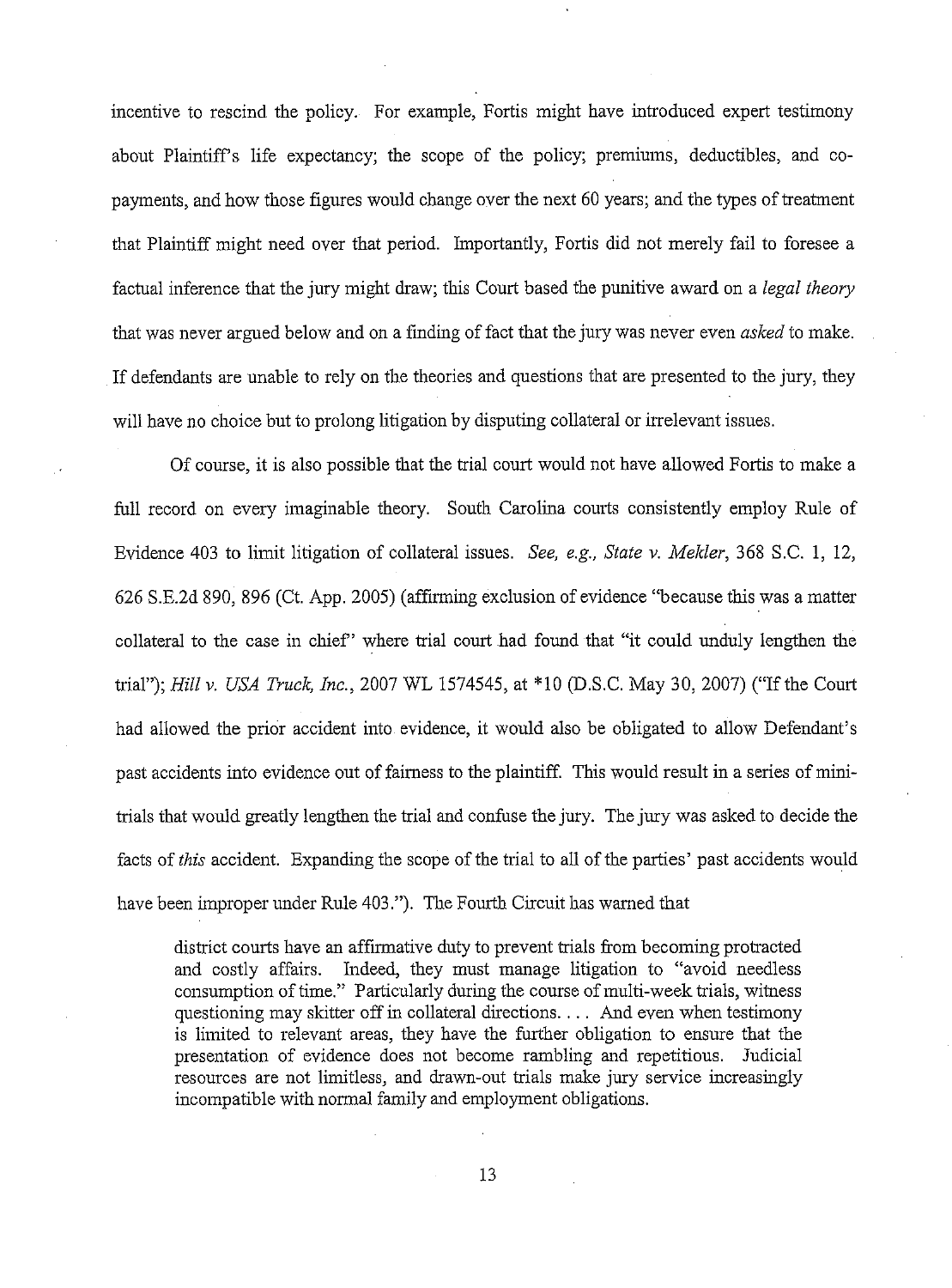*United States v. Smith,* 452 F.3d 323,332 (4th Cir. 2006) (citations omitted).

Excluding defense evidence under Rule 403 will be an attractive option for trial courts when faced with evidence that is relevant only to refute theories that plaintiffs have chosen not to argue. But if appellate courts nonetheless consider those theories on appeal, they will do so on the basis of a lopsided record.

Altematively, courts may place time limits on trial that will place defendants in the untenable position of having to choose which possible land mines to try to defuse, knowing that there is no time to defuse all of them. As this case well demonstrates, a single piece of evidence—here, the \$1 million estimate—might take no more than a few minutes for the plaintiff to put into the record. But that same piece of evidence may be invalid in multiple respects that could take the defendant hours to explain. The asymmetry is a fact of life when the evidence is an essential building block of the plaintiffs case, but is grossly unfair when the evidence is introduced and used for an entirely different, limited, and, in the scheme of things, insignificant purpose.

#### **CONCLUSION**

The Court should grant rehearing, revise its Opinion to no longer rely on potential harm as a basis for supporting the punitive award, and either order a new trial or reduce the punitive damages to a modest multiple—no more than 4:1—of the compensatory damages.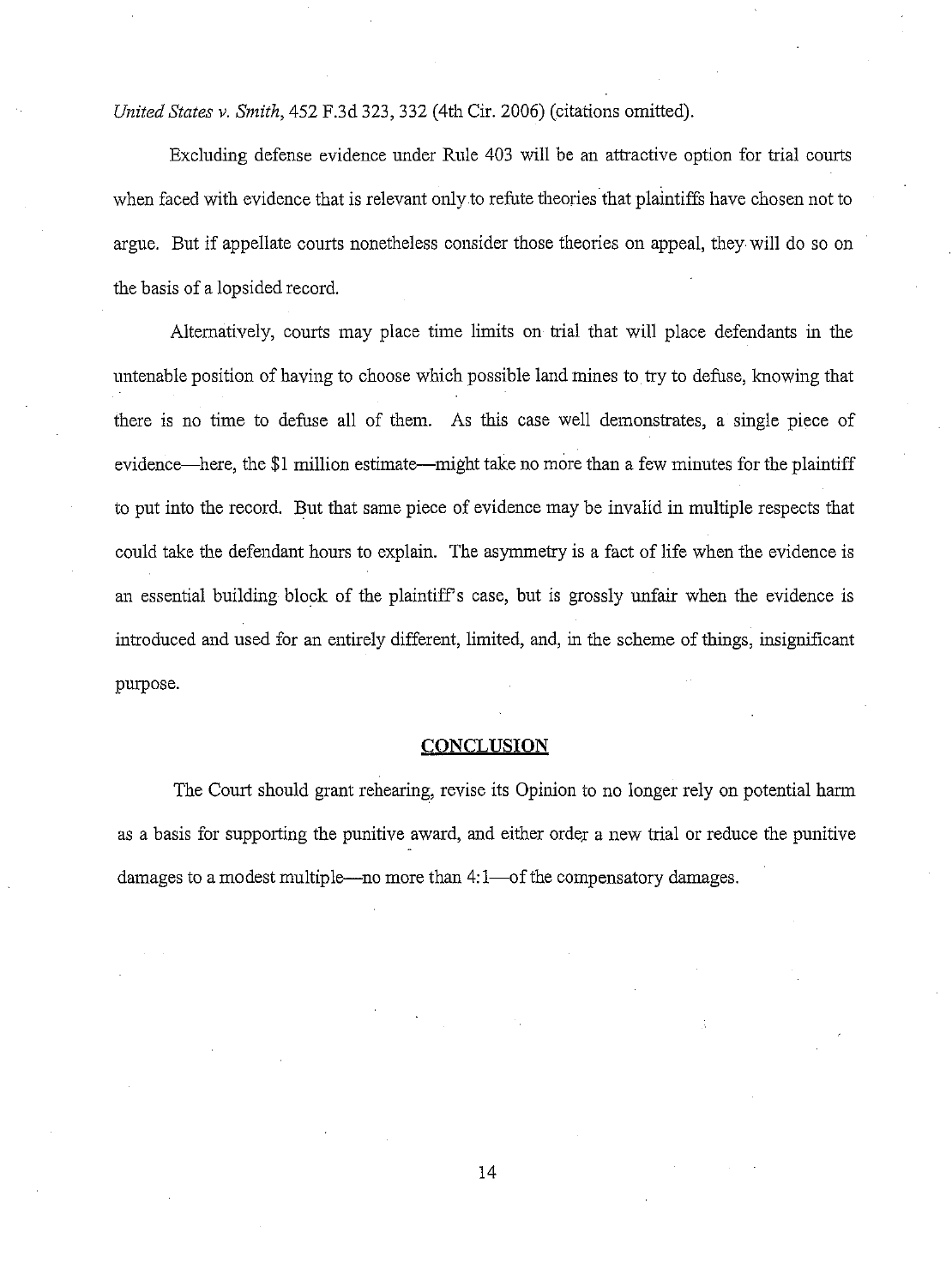Respectfully submitted;

COLLINS & LACY, P.C.

 $B$ y:  $\bigcup_{\alpha} \bigcup_{\alpha} \bigcup_{\alpha} \bigcup_{\alpha}$ 

Gray **T**. Culbreath, Esquire Post Office Box 12487 Columbia, South Carolina 29211 Telephone: 803/256-2660

ATTORNEYS FOR THE AMICUS DRI-THE VOICE OF THE DEFENSE BAR

Columbia, South Carolina November 30, 2009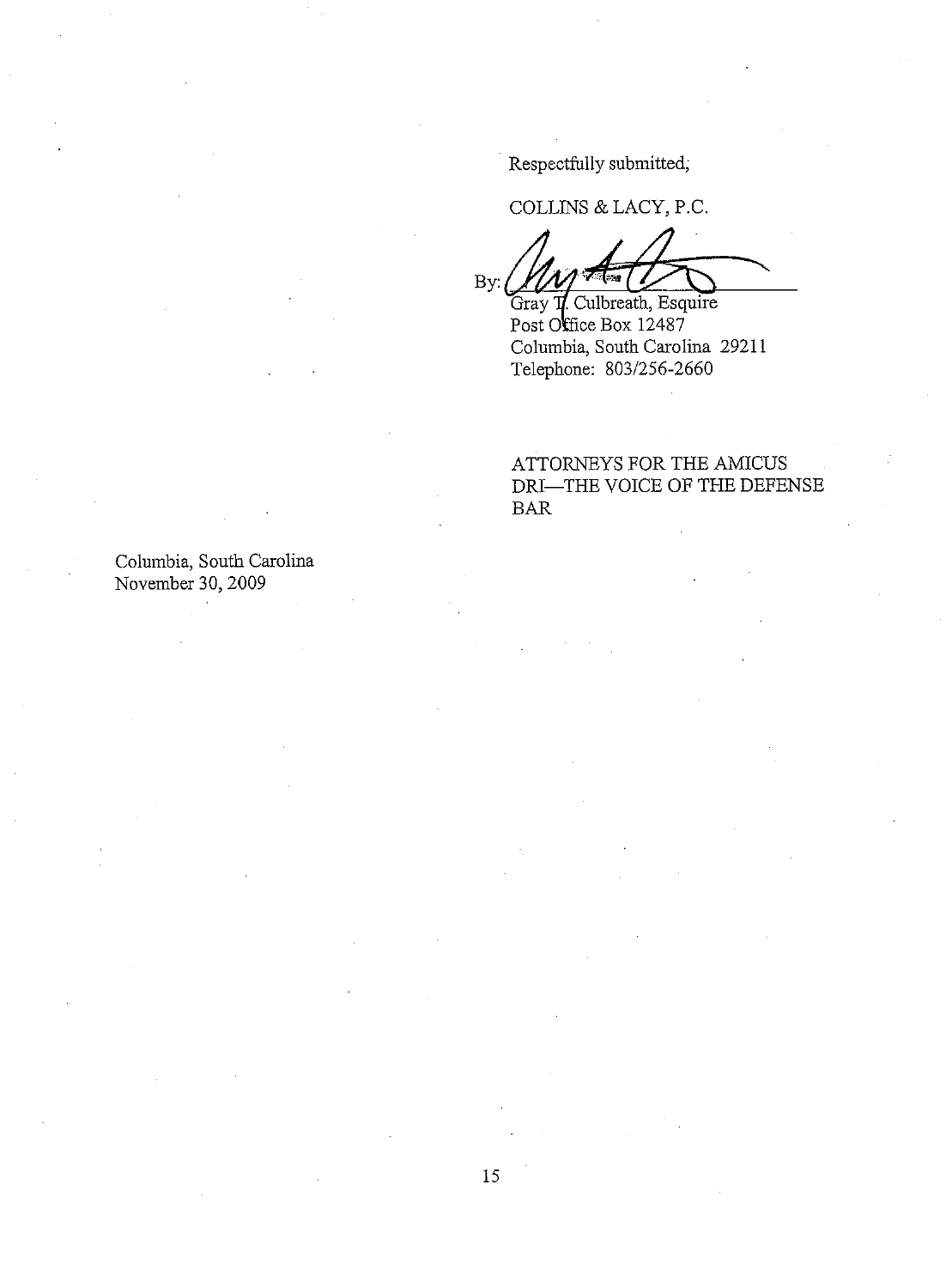## THE STATE OF SOUTH CAROLINA In the Supreme Court

## APPEAL FROM FLORENCE COUNTY Court of Common Pleas

Michael G. Nettles, Circuit Court Judge



NOV 3 0 2009

S.C. SUPREME COURT

Case No. 2003-CP-2l-1347

#### PROOF OF SERVICE

I, the undersigned Administrative Assistant, of the law offices· of Collins & Lacy, P.C., attorneys for Defense Research Institute, do hereby certify that I have served all counsel in this action with a copy of the pleadings hereinbelow specified by mailing a copy of the same by United States Mail, postage prepaid, to the following addresses:

Pleadings:

I

Counsel Served:

# Brief ofAMICUS CURIAE DRI-THE VOICE OF THE DEFENSE BAR IN SUPPORT OF DEFENDANT FORTIS INSURANCE COMPANY

Edward L. Graham, Esquire Graham Law Firm, PA Post Office Box 550 Florence, SC 29503

Brian D. Phelan, Esquire Graham Phelan Law Offices 192 East Bay Street, Suite 303 Charleston, SC 29401

J. Boone Aiken, III, Esquire James M. Saleeby, Jr., Esquire Aiken Bridges Nunn Elliott & Tyler, PA Post Office Drawer 1931 Florence, SC 29503